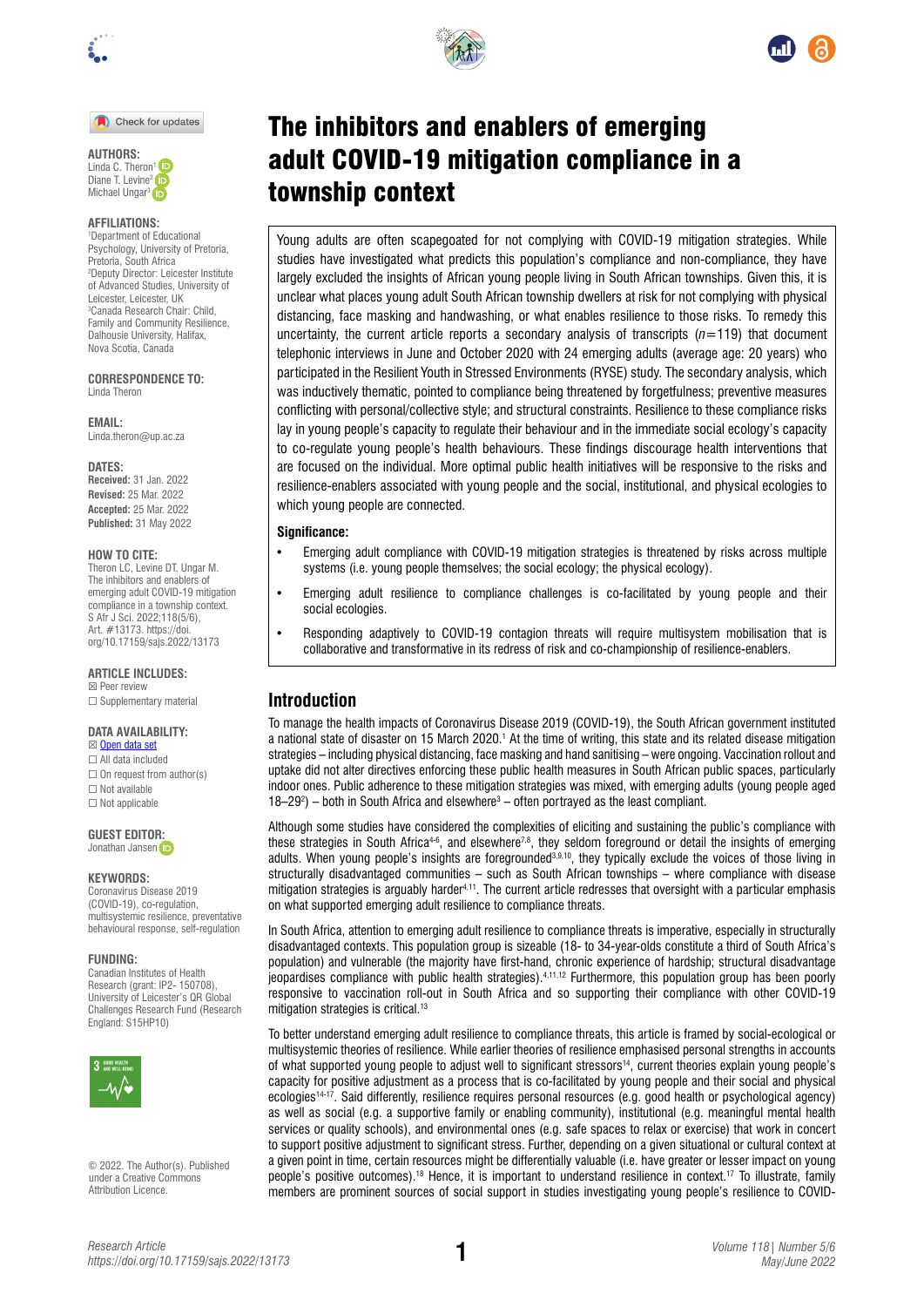related stressors<sup>19-21</sup>, possibly because socio-economic challenges have necessitated that many emerging adults live with their parents<sup>22</sup>, particularly during the pandemic<sup>23</sup>.

As briefly detailed next, the pre-existing studies that have considered emerging adult resilience to the threats to COVID-19 mitigation compliance, typically underplay social and ecological supports.

## *Compliance and emerging adult resilience to COVID-19 stressors*

While compliance with COVID-19 mitigation strategies is important for physical health, there are concerns that compliance could come at a cost to youth well-being given young people's need to be socially active.<sup>24</sup> Reduced social interaction threatens fulfilment of the key developmental tasks of emerging adulthood (i.e. school completion and career engagement; economic and functional independence; a long-term romantic partnership).<sup>2</sup> Consequently, there are widespread assumptions that young people will show less resilience to COVIDrelated lifestyle demands and disruptions, including compliance with COVID-19 mitigation strategies.3,24

Contrary to the growing understanding that resilience is contingent on more than personal factors, studies of what enabled emerging adult compliance with COVID-19 mitigation measures typically report personal factors. For instance, a study with 263 Dutch youth (mean age: 21) associated compliance with personal mental health and active coping styles.25 Similarly, a study with 2315 Polish emerging adults (mean age: 20) showed that adherence to face masking was motivated by awareness of personal health risk.9 A study with a sample of Swiss youth (*n*=737; mean age: 22) reported that antisocial personality traits and low trust in authority figures/government were associated with lower compliance.<sup>26</sup> A large adult study (*n*=8317; mean age: 27) found that personal beliefs (i.e. believing in the efficacy of disease mitigation strategies; valuing personal health) predicted compliance across 70 countries.8

Despite the emphasis on the role of personal factors in emerging adult compliance with COVID-19 mitigation strategies, some studies do report social or ecological factors that facilitate compliance. For instance, Koning and colleagues found that compliance among the Dutch youth in their study was higher for those who reported a mentoring relationship with an adult in their community (e.g. a teacher, neighbour, or non-parent relative).25 Similarly, a study with 720 emerging adults from Minnesota (USA) found an association between emerging adult compliance with COVID-19 distancing regulations, their living arrangements, and their cultural roots.<sup>3</sup> Those who lived with a parent and self-identified as Asian were more likely to comply; those who were more compliant, showed greater resilience to COVID-19 stressors (i.e. better mental health outcomes). Although the study did not account for these associations, it is possible that parents encouraged compliance or that young people complied in order not to jeopardise the health of the parent/s they were living with. Similarly, Asian cultures are traditionally associated with harmonious interdependence and respect for the well-being of others.<sup>27</sup>

Human behaviour theory has offered some insight into these diverse patterns to compliance/non-compliance of emerging adults during the pandemic. In their critical reviews, Demirtaş-Madran<sup>28</sup> and Taylor<sup>29</sup> reflect that – alongside the applicability of the Extended Parallel Process Model, Protection-Motivation Theory, Fear-Drive Theory, Terror Management Theory, and the Health Belief Model – personal factors still play a deciding role in the multiple systems interacting to drive compliance. Even in studies that indicate that people who are more fearful of COVID-19 are more likely to comply with mandated health behaviours (e.g. Anaki and Sergay<sup>30</sup>; Harper et al.<sup>31</sup>), the protective importance of other factors, such as cultural tightness or looseness, still predicts both fear of and compliance with protective behaviours.<sup>32</sup>

# *The current study*

Social-ecological or multisystemic resilience theories discourage a onesize-fits-all understanding of resilience. Instead, systems thinking urges attention to the variability of human resilience relative to a specific risk, developmental stage, or situational/cultural context.14-18 While personal

strengths and social connections have been reported in studies of South African emerging adults' experiences of COVID-19-related challenges and their resilience to those challenges<sup>33,34</sup>, it is unclear what role – if any – these or other multisystemic resources play in South African emerging adults' compliance with physical distancing, face masking and hand sanitising in township contexts. Hence, the purpose of the current study was to explore the lived experiences of 24 emerging adults from eMbalenhle township in Mpumalanga Province to better understand what inhibited and what enabled their compliance with public health measures in this township context. This purpose translated into two questions: How do emerging adults living in a township context account for non-compliance with physical distancing, face masking and handwashing? How do these young people explain their resilience to compliance inhibitors?

Mbunge and colleagues have theorised that the stressors that recur across Africa (e.g. resource-constrained settlements, ineffective COVID-19 relief aid, political and social instability, extended households, reliance on public transport) are likely to compromise compliance with typical COVID-19 mitigation strategies.<sup>6</sup> These stressors are pronounced in South African townships, which are typically 'low income and densely populated' and do not allow people to 'withdraw from social interactions in a single home, work remotely, buy large quantities of supplies to avoid regular visits to the shops, or drive alone in a car to secure supplies<sup>'4(p.261)</sup>. Accordingly, we assumed that similar challenges would inhibit emerging adult compliance with COVID-19 mitigation strategies in the context of eMbalenhle (a densely populated, resource-constrained township). Our long-term involvement in resilience studies in eMbalenhle and other South African townships led us to believe that emerging adult resilience to these compliance threats would be a process that was cofacilitated by young people's social ecology.

# **Methods**

To answer our research questions, we conducted a secondary analysis of 119 transcripts that documented semi-structured interviews with 24 emerging adults participating in a sub-study of the Resilient Youth in Stressed Environments (RYSE) study. Two of the authors (L.T. and M.U.) co-lead the RYSE study and all authors were co-principal investigators in the RYSE sub-study in which the transcripts were generated. This sub-study was focused on understanding the risks of COVID-related lockdown to the well-being of emerging adults in a township context and resilience to those risks. The primary analysis of the sub-study's data had the same focus.33 While compliance and non-compliance played into those risks and resilience, they were not the focus of the primary analysis. Secondary analyses are appropriate when they extend or supplement a pre-existing analysis.<sup>35</sup>

# *The primary sub-study: A synopsis of its methodology*

The methodology of the primary sub-study, which followed a phenomenological design and subscribed to social constructivist principles, is comprehensively detailed elsewhere.33 As in other secondary analyses<sup>35</sup>, what follows is a summary of that methodology.

## **Contextualisation**

eMbalenhle, a township located in the Govan Mbeki municipality in Mpumalanga Province, is challenged by ongoing air quality and health issues relating to the nearby petrochemical industry, fumes from fuels, dust and meteorological factors.36 In this regard, COVID-19 represented an additional layer of public health risk. Further, like many other South African townships, eMbalenhle is densely populated (6050 persons/ km<sup>2</sup>); challenged by structural disadvantage (including poor quality housing and crowded living conditions) and widespread poverty; and under-serviced.<sup>37</sup> As in other parts of South Africa<sup>38</sup>, eMbalenhle residents are frequently involved in violent protests over poor service delivery and local government corruption<sup>39</sup>.

The sub-study's temporal context is also important. It took place during the first wave of the COVID-19 pandemic in South Africa (specifically, June and October 2020). The first wave peaked in June and July 2020.40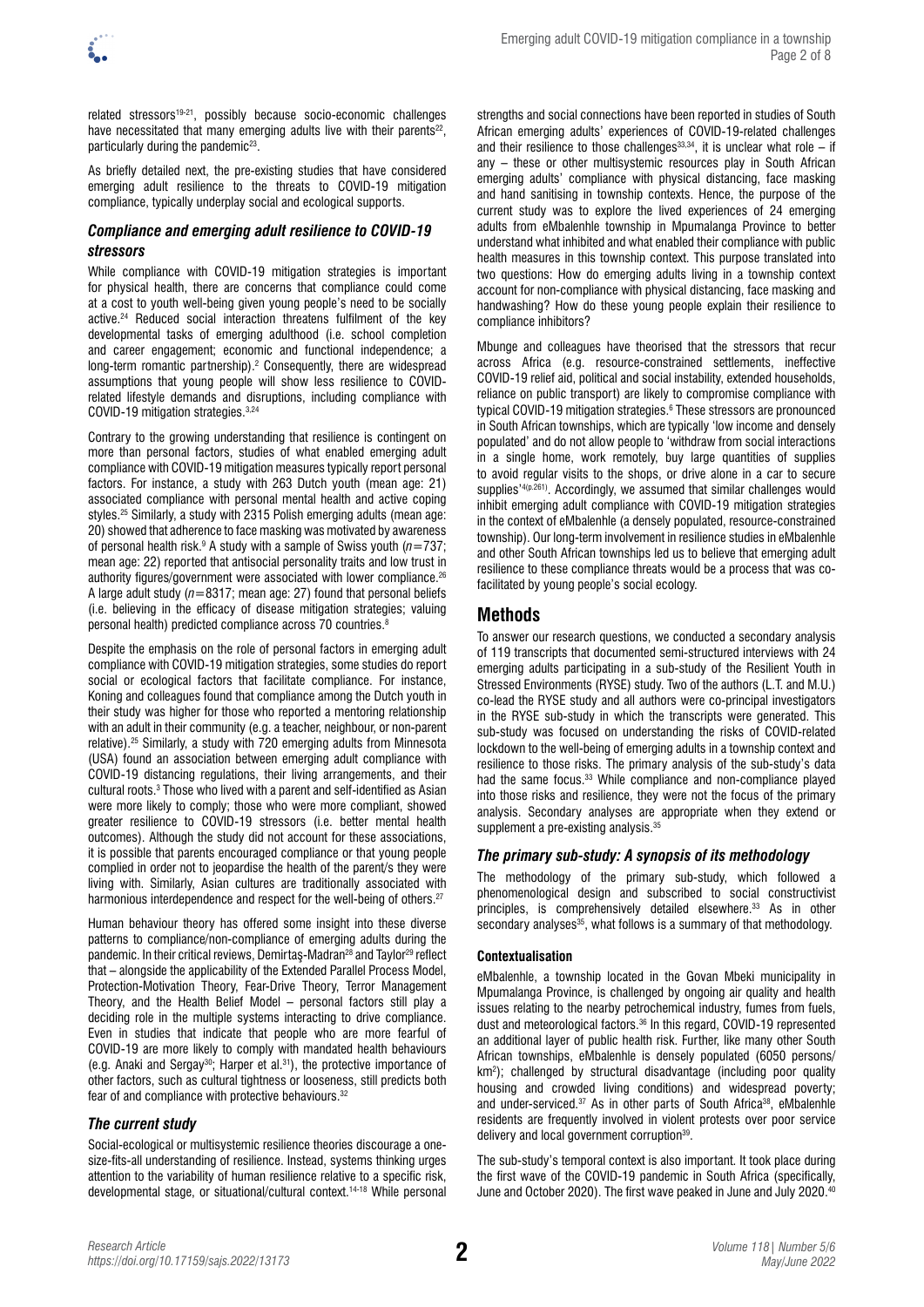

## **Participants**

RYSE was supported by a Community Advisory Panel (CAP) that was trained to recruit eligible participants ethically.41 This Panel facilitated participant recruitment to the sub-study too. Young people were eligible for the sub-study if they were 18–29 years old; lived in eMbalenhle; and were willing to share their lived experiences of the COVID-related lockdown. A total of 24 emerging adults (14 young women; 10 young men) participated. Their average age was 20 and the majority spoke Zulu. Of the 24 participants, 9 were studying at a tertiary education institution; 7 were neither employed nor in education/training (NEET); 6 were completing high school; and 2 reported formal employment. At the time of the study, participants' household size ranged from 1 to 14 (most reported 5–7 household members).

## **Ethics**

Participants consented in writing. They chose to be identified by their first name or a preferred name and gave permission to be identified by their chosen name in publications. Their consent included permission for secondary analyses of the data. The research ethics committees of the Faculties of Health Sciences and Education at the University of Pretoria provided ethical clearance [UP17/05/01] as did the Social Sciences Research Ethics Committee at the University of Leicester [26759]. Clearance included permission to compensate participants modestly for their time (i.e. participants received a ZAR300 supermarket voucher) and data/airtime expenses relating to participation (ZAR25/week).

## **Data generation methods and procedure**

All 24 participants engaged in weekly telephonic interviews during June 2020 (total interviews: 96) and provided weekly digital diary entries (typically via WhatsAppTM) using their personal cell phones. Most participants (*n=*23) were available for a single follow-up interview in October 2020 and an additional set of digital diary entries. The diary entries and interviews were directed by three primary questions: (1) What COVID-19-related challenges or stresses did you experience in the past 2 or 3 days? (2) How did you manage these challenges or stresses? (3) Who or what helped you to manage these challenges or stresses?

A research assistant, who was completing a master's degree in educational psychology at the time and is fluent in English and Zulu, conducted and transcribed the interviews. The translated parts of the interviews were independently verified. Interviews were typically about 30 minutes long. The research assistant also set up a study-dedicated telephone number (and associated WhatsApp™ account) on a passwordprotected cell phone and managed receipt of all diary entries.

## **Primary data analysis**

The data were analysed using inductive thematic analysis. The analysis, which was framed by multisystemic resilience theory<sup>15-17</sup>, focused on understanding what supported young people's resilience to COVID-19-related stressors. Rigour was advanced by multiple coders reaching consensus and by the Community Advisory Panel endorsing the findings.<sup>33</sup>

## *The secondary analysis*

Because the content of the digital diaries and interviews overlapped and because the latter were more detailed $27$ , the secondary analysis included only the 119 interview transcripts. The secondary analysis utilised an inductive thematic approach<sup>42</sup>. Using ATLAS.ti.9 software to manage the secondary analysis, the first author identified data specific to physical distancing, face masking, and handwashing/sanitising. The search for data specific to these foci related to the first research question (i.e. How do emerging adults living in a township context account for noncompliance with physical distancing, face masking and handwashing?) directing the secondary analysis. As is typical in an inductive approach, the first author identified phrases/segments in the data that revealed constraints to compliance with these three protective measures and labelled them accordingly. In line with the second research question (i.e. How do young people explain their resilience to compliance inhibitors?),

she also identified phrases/segments in the data that revealed what/who supported young people's resilience to those constraints and labelled them accordingly. Following Braun and Clarke<sup>42</sup>, she considered which labels cohered thematically, grouped them, and used their commonality to provide a summative, thematic label. To advance rigour, the co-authors critically considered the identified themes. No substantive changes were recommended.

## **Rigour**

In addition to the co-authors critically examining the identified themes, we advanced the credibility of the findings by including multiple excerpts from the transcripts. In so doing we also respected the centrality of participant voice, as it were, to the quality of research findings.43 Further, as advised in the *American Psychological Association* standards for qualitative reporting44, and with the participants' consent, we have described the context and participants in some detail to support reader decisions about the transferability of the findings to young people in similarly resource-constrained contexts. We have also been transparent about the assumptions that we held at the outset of the study.42

## **Findings**

As summarised in Figure 1, non-compliance with physical distancing, face masking and handwashing was fuelled by forgetfulness; perceptions of dissonance (i.e. experiencing that health measures conflicted with typical ways-of-being and -doing); and structural constraints. Resilience to these compliance risks was partly facilitated by young people's capacity to regulate their behaviour. Importantly, this resilience was cofacilitated by young people's immediate social ecology co-regulating compliance. Each is detailed next.



**Figure 1:** Summary of findings.

## *Risks to compliance*

Not surprisingly, compliance was often jeopardised by young people forgetting their masks at home, forgetting to maintain physical distancing, or forgetting to sanitise their hands before entering a public space. For instance, Sibusiso said, 'I had forgotten my mask and I wasn't allowed inside the mall because the guard said to me, I'm a threat without a mask' (June\_Week[W]4). Likewise, Mikateko recounted, 'I forgot my mask... I was ready to go back home and fetch it' (June W2). In reference to physical distancing, Tinyiko (October) said that when she and her friends were together, 'we just forget'. Happiness1 commented, 'If there were no markers about distance and also the sanitizers and washing hands thoroughly, we would totally forget'. In addition, and as detailed below, compliance was threatened by the structural constraints that typify townships and/or when people perceived COVID-19 mitigation strategies to be alien to their personal or collective ways-of-doing.

## **Health measures conflict with personal or collective style**

There was frequent reference to COVID-19 regulations conflicting with typical ways of being and doing. Some young people ascribed this challenge to personal preferences; some ascribed it to their gender.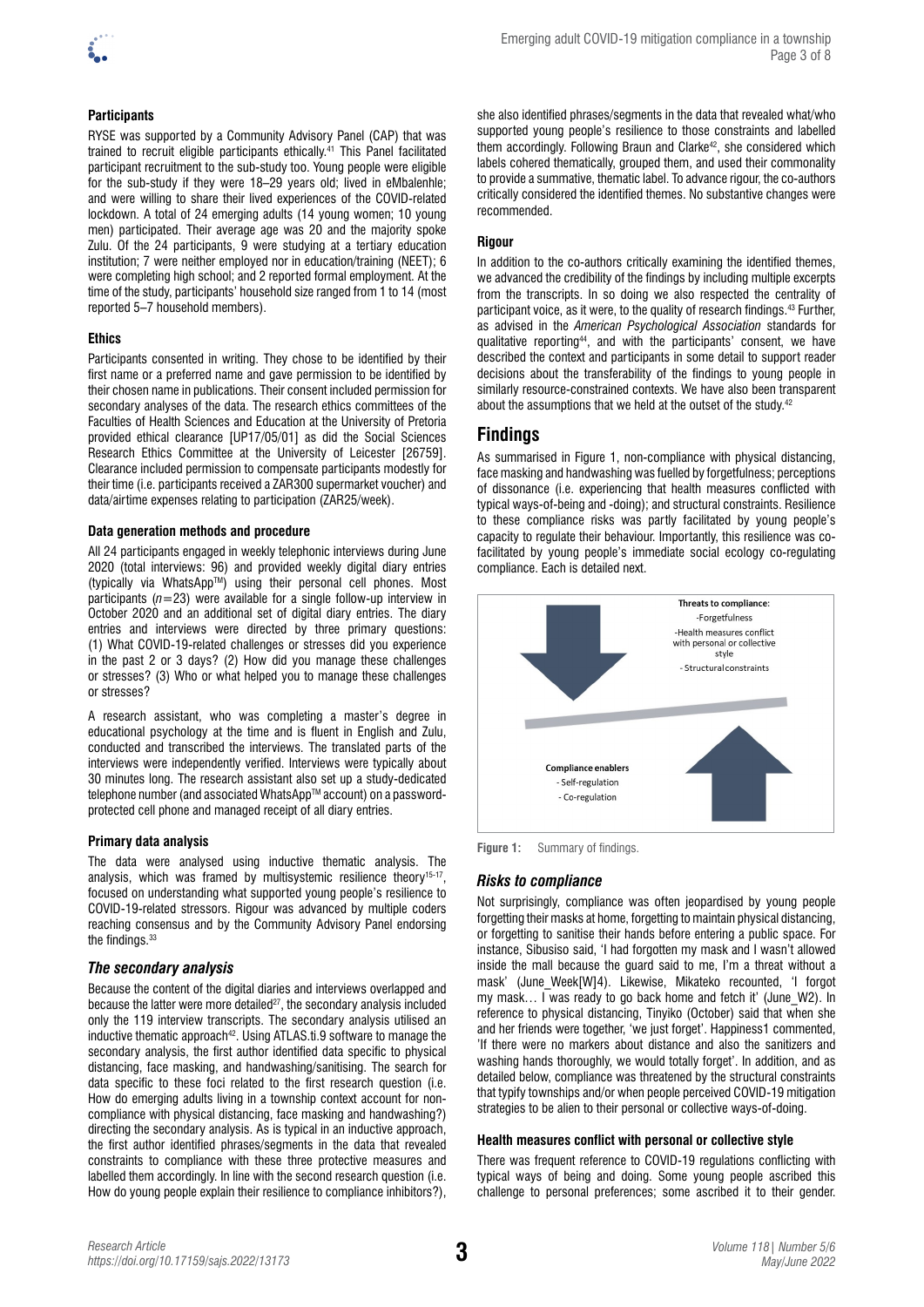Many linked non-compliance to people in their community being inclined to disregard rules and/or disbelieve official information.

> *I am a hugger … so, it's kind of hard for me to adapt to people when I see them and I have to remember that, no, we do not hug each other anymore* (Happiness2 June\_W1)

*They don't even wear masks …they hug each other, they throw parties … they really don't believe that this thing exists, they don't* (Keletso, June\_W1)

*They're not wearing any masks; they are just living; they don't do social distancing; they keep touching each other, and others are still hugging each other…I can say that they need someone who would explain to them about this thing, because now they're not taking it seriously … it affects me because it might happen that one of them gets it and then it might end up being around here, very close to us, and then everyone else is infected fast*  (Nkosinathi, June\_W1)

*I have friends, we eat together, we go together... you know girls: we talk and laugh and touch each other and we are not supposed to. It is wrong. We are not supposed to hug each other, but we do*  (Tinyiko, October)

*It's this distance. You don't get used to it. You don't get used to the fact that a person is going to stand certain metres away from you. You're not used to that, that you're unable to talk... that is what makes it hard. You feel like this person is too far away from you* (Mamello, October)

*So, you understand that this is the township, you see. So, there are people here who don't care about that* [rules]*. They are always at the corner – even now they are relaxed and chilling at the corner, smoking weed … those hardcore township guys, just like me, they see those that are following the rules as though it's people who think highly of themselves … so if you're going to wear a face mask going to the tuck shop… people* [will] *define you as someone who thinks highly of themselves, like someone who thinks they are better than the rest…*(Lungelo, June\_W1,2; October)

#### **Structural constraints**

Like most townships, eMbalenhle is densely populated and poorly serviced. These constraints translated into crowded public spaces and queues often being unavoidable, as well as hygiene threats and service delivery protests. Spaces that were typically packed were taxi ranks, mini-bus taxis, and local shops; mostly, these spaces were not conducive to physical distancing and often included people who eschewed face masking. The latter were also associated with service delivery protests.

> *Some were wearing masks, but they were hanging over their chins; others were too close to each other, touching each other, so many things … I was there to collect the food parcel… it was too overcrowded …* (Willington, June\_W2)

> *There are a lot of people in the taxi that don't follow the rules of wearing their masks, they don't want to sanitize inside the taxi, even though the taxis have a sanitizer available… So, with that, a lot of people will be affected because if one infected person goes into the taxi, that means everyone in the taxi will also have it* (Sipho, June\_ W3)

*We are many in the stores ... so, there's a lot of us in the queue. And also, on the shelves, we are touching groceries. And then people are not complying, they're not wearing their masks, there's no social distance check. And then somebody coughed on the side and we are all in the same queue and he's touching something that I'm also going to touch. So, it's very stressful* (Happiness1, October)

Let me just start with the water issue. At some *point people were about to protest here … according to the regulations, I have to wash my hands every time. So, not having water, we can't wash our hands* (Tshegofatso, June\_W2)

*There was a strike in our area. I did not join the strike, but this thing stressed me because people don't care. They were not wearing masks* (Naledi2, June\_W2)

*There were many people there and they were protesting… I think only 10% were wearing masks*  and the rest were not ... A lot of them were not *doing any social distancing, and some did not care about the fact that there's COVID, all they cared about was the food parcel whereabouts … a lot of people that were there are our neighbours, like some of them live on our street… so, my stress was … they were breaking all the regulations that were put in place… I'm happy that my parents didn't attend, but I was scared that the neighbours are the ones that went. And what I've noticed about our neighbours is …they still do the whole thing of coming and knocking on our door to ask for something they need. And when people come, they don't wear a mask* (Minky, June\_W2)

Most participants reported that compliance in crowded spaces, including taxis, waned during less stringent lockdown periods (i.e. Lockdown levels 1 and 2):

> *Social distancing – it is* [lockdown] *Level 1 now, my sister – just forget about it … events have been opened, everything is opened. You cannot reprimand a drunk person to observe the 1.5 metres* (Thabo, October)

> *In most shops, people are forgetting the 1.5-metre marker. They stand close to each other. No one cares about COVID anymore because they say COVID is no longer there* (Thabang, October)

> *When we were in Level 5, it was a lot better because we practised social distance in the taxis …but now taxis are fully packed, so a 14-seater taxi will carry 14 passengers, and people are no longer wearing their masks … sometimes you are the only one that is wearing a mask … I will not tell the driver, 'Can I have the seat next to me be kept empty?'. That driver will tell me, 'If you are going to pay for that seat, then it's fine', which means that he's now charging you double* (Minky, October)

## *Self- and co-regulation support compliance resilience*

Although there were significant challenges to complying with COVID-19 mitigation strategies, young people spoke often of their personal efforts to regulate their behaviour and comply with physical distancing, face masking, and hand sanitising. Essentially, they described this selfregulation as important but effortful (e.g. 'me being very disciplined' [Thabang, June\_W2]; 'making sure I comply' [Naledi1, June\_W1]; 'hard to manage  $\ldots$  it's like you're in jail' [Happiness1, June W2]; 'I control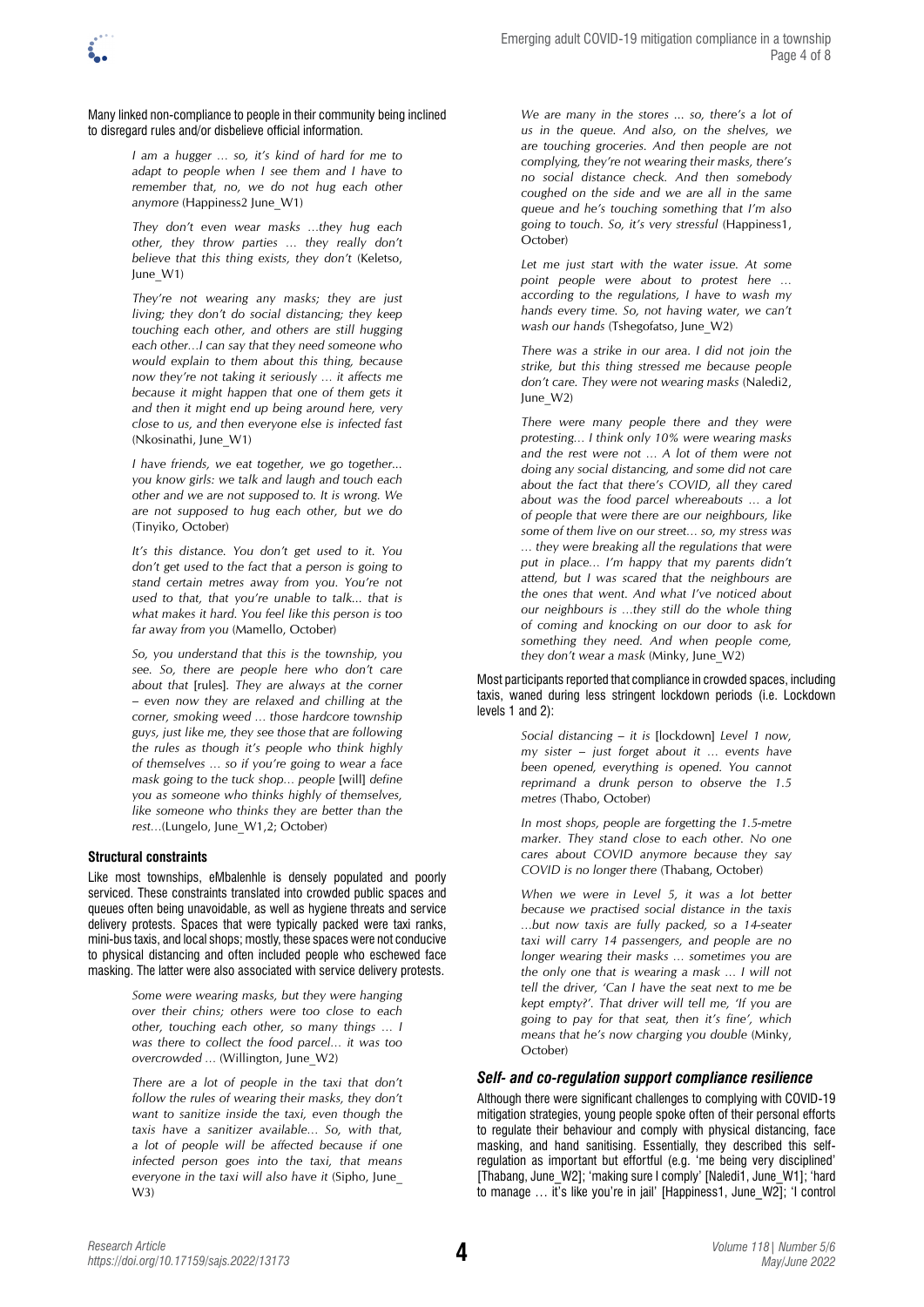myself' [Happiness2, October]). However, when others co-regulated compliance, such effort was easier.

References to formal co-regulation (e.g. by the police) were scant. There was some participant acknowledgement that they were less likely to forget about physical distancing or hand sanitising because these were formally regulated (e.g. 'if you get into the mall they sanitise you, when you get into a shop they sanitise you, when you go to the toilet they sanitise you, wherever you go you are sanitised' [Thabang October]; 'there are signs that have been placed that you have to stand here and here and here' [Lungelo\_W1]).

For the most part, co-regulation was informally facilitated by young people's immediate social ecologies (e.g. households, families, peer networks, neighbours, education institutions). These social ecologies committed to COVID-19 mitigation strategies and held young people accountable to do the same; mothers were frequently mentioned as the person holding young people accountable. Young people experienced co-regulating social ecologies as caring and enabling:

> *My mum, she knows that this thing is out there… she helps me and reminds me not to forget to sanitise, don't forget to do this, you know ... the fact that she constantly reminds me …that's driving me … giving me the urge to continue* [to comply] *all the time* (Sibusiso, June\_W1)

> *Since I'm back in school, we have been told many times to always wear a mask. Yeah, so I don't forget that much* (Siyabonga, June W1)

> *My mom …this week she was like, 'remember, have your sanitiser in your bag, always wear your mask, and don't ever forget in everything that you touch, you must sanitise. Distance yourself so that there are no close contacts that will make you to be close with someone'* (Khumotso, June\_W2)

> *We are able to advise each other; even when I leave and maybe I forgot my face mask, they remind me, 'Hey, take your face mask!'* (Siphiwe, June\_W2)

> *Everyone is doing it. You know, something is better when everyone is doing it rather than when you are doing it alone. You can't think you can defeat corona alone* (Tinyiko, June\_W2)

> *It shows that you are not the only person who's fighting this thing. At least then you know that it's you and your whole community. Obviously if I was protecting myself as much as I can, if Corona will fill our community, then it means in the end I will also get infected. So, if my community is also keeping safe, it means that they're keeping me safe as well. It means they care about me as much as I care about them by showing them that I should follow things the way I am supposed to*  (Tshegofatso, June\_W3)

> *The people I live with also do these things. They remind each other as well. Even at school, it is a must that you do it. So, that is what makes it easy to get used to doing these things, because the people I live with also do it. It would've been hard if they were not doing it because then who would remind me to do it?* (Keletso, June\_W3)

> *Here at home they know that if one person leaves, as soon as they come back, they have to sanitise. They are always reminding us, like, 'Wear your masks! Sipho, don't forget your mask!'* (Sipho, October)

#### Interestingly, lived experience of COVID-19 infection increased participants' efforts to comply with COVID-19 mitigation strategies and social ecologies' inclination to enact and co-regulate these strategies:

*At first, I did not believe it's real … but as time went, I saw that this thing is there and it's real. I kept watching the news, reading in the media, there's a lot of things happening, people are dying… even in social media, we come across videoclips whereby a person is positive; he or she is urging people, like, 'Guys, this thing is there, it's killing, it's real. Let us adhere to the rules to stop the virus'* (Ayanda, June\_W1)

*Now that I have witnessed someone, I can actually see …like it's serious and it's near me. So, I'm adjusting by practising extra social distancing*  (Thabang, June\_W2)

*So, now that they* [neighbours] *have experienced the COVID-19, seeing people coming to disinfect the place, it put people on the spot. People were shocked; people did not think that this will happen in our neighbourhood – my neighbourhood is not busy like other neighbourhoods… so seeing them now doing the social distancing … we have to do this …* (Mamello, June\_W2)

Young people were not passive recipients of co-regulation. Many reported encouraging or prompting their family, peers, and community members to comply with COVID-19 mitigation strategies. Their initiative was reinforced when those with more authority (e.g. taxi drivers; security guards) and without authority (e.g. fellow passengers, fellow shoppers) repeated the compliance messaging:

> *They (household members) are protecting themselves because I've also told them that this thing is like Ebola, it can spread in the air, so now they have to be very alert and protect themselves*  (Nkosinathi, June\_W1)

> *My mother is a bit old now, you know, so I do speak to her. If she has forgotten, I remind her that she must remember to sanitise…stay safe, remember that this thing has no friend and has no age* (Tebogo, June\_W1)

> *We firstly complained in the taxi, to the driver, and then people had to be turned down, like they had to get off since they didn't want to comply…it was helpful because if you don't want to comply by the rules, it is better that we leave you behind… instead of you making us all sick* (Happiness1, June\_W2)

As the extracts demonstrate, the data suggest that co-regulated compliance might be dialogic, and hence multi-directional across the resilience systems at play. Put differently, in almost all participants' accounts, co-regulated compliance required verbal communication, and by extrapolation, a sense of agency that either enabled individual action or co-action (e.g. others stepping in and verbally supporting the action):

> *I was in a taxi and this other lady was busy talking and sneezing at the same time, and she didn't put her mask on. So, I was getting annoyed because she's sneezing and her mask is not on. So, I asked her, 'Can you please put on your mask'. Then she shouted at me. She said, 'Do you think I have corona? Do I look like someone who has corona?'' So, she started drama in the taxi. So, this other guy said to her, 'No, don't shout at her, she was asking you to put it on…' And then she just put it on.*  (Mikateko, June\_W4)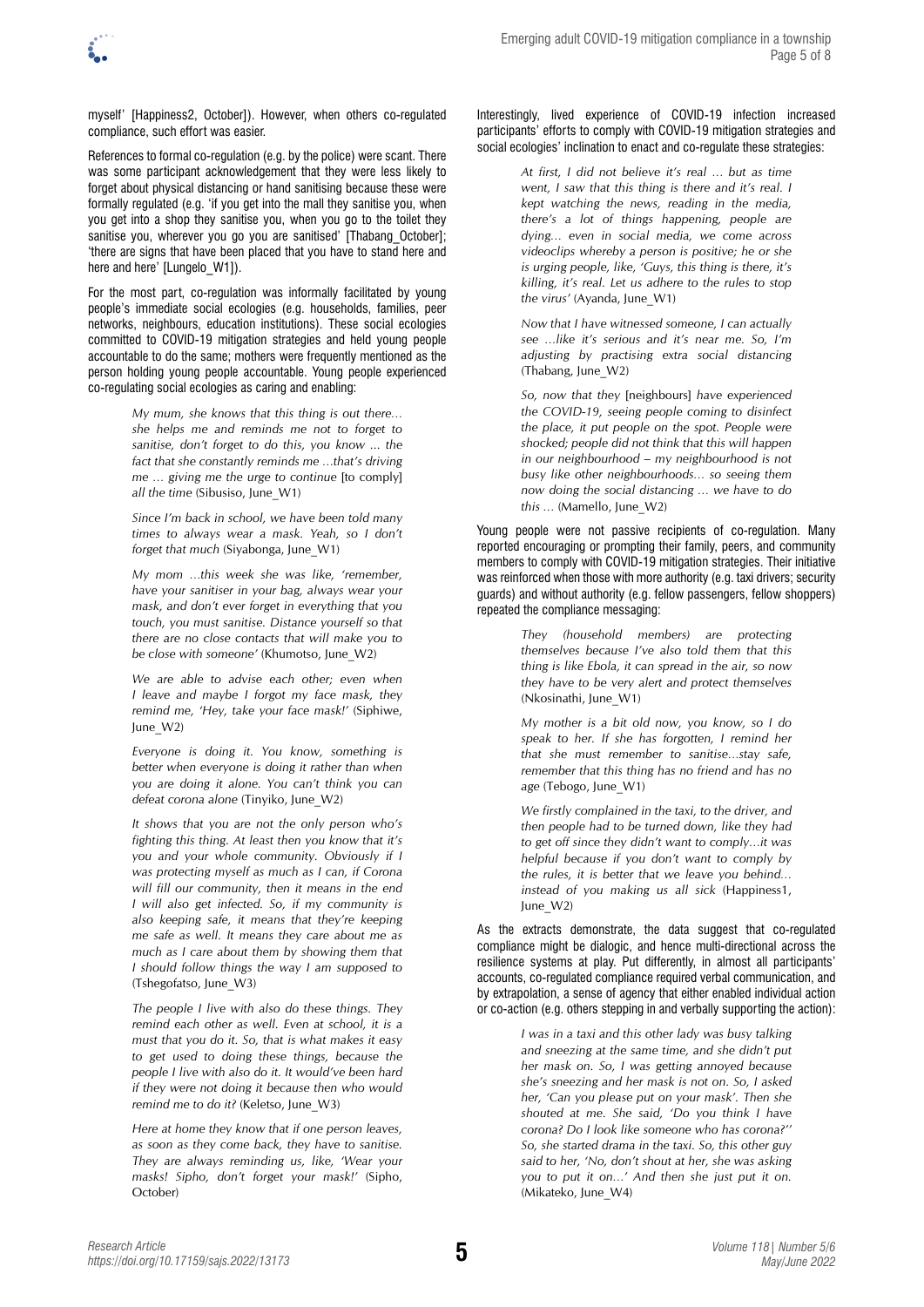

# **Discussion**

The purpose of this article was to report on what inhibited and what enabled emerging adult compliance to physical distancing, face masking and hand sanitising in a township context. To that end, we conducted a secondary thematic analysis of 119 interview transcripts generated during a RYSE sub-study that sought to understand emerging adult resilience to COVID-19-related stressors. The transcripts documented semi-structured, weekly interviews during June 2020 with 24 emerging adults from a single township (i.e. eMbalenhle) and again in the first week of October 2020. Two questions directed the secondary analysis: How do emerging adults living in a township context account for noncompliance with physical distancing, face masking and handwashing? and How do these young people explain their resilience to compliance inhibitors? In what follows, these questions are considered in succession and the findings related to relevant resilience and COVID-19 literature.

## *Inhibitors of emerging adult compliance to physical distancing, face masking and hand sanitising*

The participants' accounts of the challenges to their compliance with COVID mitigation strategies compel attention to the compound nature of risk and its rootedness in individual, social, and ecological factors.15,16 This finding fits with those of others<sup>4-6</sup>. As presaged by these pre-existing studies, the contextual constraints that recur across Africa challenged the capacity of emerging adults in the RYSE sub-study to comply with government-directed mitigation strategies. In particular, reliance on public transport; exposure to queues and crowded local shops; disruptions to basic services and related service-delivery protests; and inequitable distribution of COVID relief aid and related protests obligated physical proximity and/or contact with locals who had been in close contact with crowds. Water supply disruptions put pay to handwashing. Essentially, young people's physical ecology jeopardised compliance and heightened their vulnerability to contracting COVID. While government directives aimed at COVID-19 mitigation were well intentioned, how they played out in the risk-saturated context of eMbalenhle flags the inadequacy of disease mitigation measures in the absence of structural redress and reliable service delivery.

Compliance was also challenged when mitigation strategies conflicted with preferred or typical ways-of-being and -doing at the level of the individual and the community (e.g. personal preference for close social contact; a culture of disbelief in official information and disregard for rules). While these factors probably relate to the developmental stage of emerging adulthood (e.g. risk-taking is typical of the transition to adulthood<sup>2</sup>) and/or many young South African adults' disillusionments with government and convention<sup>45</sup>, they also echo previous findings that not all young people are compliant and that distrust and anti-social tendencies fuel non-compliance3,26. Still, recognising that personal and shared ways-of-being and -doing play into compliance reinforces the importance of bespoke public-health messaging. Put differently, they are a reminder of the importance of adapting public health messaging for specific groups of young people (e.g. youth who are less risk-aversive; youth with high distrust in government). They also call for bottom-up initiatives to animate health promotion in ways that resonate with local realities<sup>46</sup>, both historical and current.

## *Emerging adult resilience to compliance inhibitors*

Like the multifaceted nature of what inhibited compliance, emerging adult resilience to those inhibitors was complex and rooted in young people's personal capacity to regulate their behaviours *and* their social ecology's co-regulation of those behaviours. While COVID-related studies have acknowledged the role of the social ecology (especially the family19-21) to emerging adult resilience, there has been less attention to the social ecology's role in supporting compliance with COVID mitigation strategies.3,25 The importance of the self and others sharing in the regulation of health promoting behaviours reinforces the understanding that resilience is not a mono-systemic capacity<sup>14-17</sup>, and that processes which have traditionally been conceptualised as individual-driven (e.g. behaviour regulation) may be more communal/co-driven than assumed. In a community, like eMbalenhle, where young people may experience peer group censure for rule-respecting behaviours, the value of supportive co-regulation to compliance also illustrates the contextual responsivity of resilience-enabling resources.17

Co-regulation by others – in the case of our study, often caregivers and other adults – might seem counterintuitive to the developmental stage of emerging adulthood and its emphasis on functional independence.<sup>2</sup> Still, this fits with Koning and colleagues' finding that Dutch emerging adults were more likely to be compliant when they had access to a natural mentor.<sup>25</sup> Similarly, Berge and colleagues found that residence with a parent prompted emerging adults to observe physical distance regulations.3 Social ecological theories of resilience have shown that resources can have a differential protective impact when they are contextually meaningful<sup>18</sup>; in the face of COVID-19, co-regulating others were probably situationally congruent resources<sup>17</sup>.

The quantitative studies by Koning et al. $25$  and Berge et al. $3$  could not explain how adults supported emerging adult compliance with COVID-19 mitigation. Like other resilience studies that have noted the enabling value of role models and opportunities for dialogue<sup>14,47</sup>, the qualitative design of our study yields detail suggesting that others inspired compliance by modelling it themselves and/or dialoguing about compliance. Some discursive prompts were timeous (e.g. as young people were about to leave home); others were recurring and therefore hard to dismiss. A take-away for future public health campaigns aimed at encouraging emerging adult compliance with disease mitigation strategies is that such campaigns should include people in young people's immediate social ecology, including adult relatives and non-relatives, and animate dialogue.

While our study's limited number of participants was too small to draw definitive conclusions, it is possible that the emerging adult participants (who self-identified as African and reported an appreciation of ubuntu values<sup>33</sup>) were receptive of co-regulation because of its fit with traditional African valuing of interdependence and young people's socialisation to respect their elders.48 Certainly, their appreciation of others' compliance, and interpretation of collective compliance as an expression of care, fit with the interconnected ways-of-being that have been associated with African youth resilience.49 Resilience science is mindful that effective enablement of the resilience of specific groups of young people lies in resources that are culturally congruent.14-18 Importantly, the possibility that an appreciation for interdependent ways-of-being and -doing supported compliance in our study, encourages further consideration of how public health messaging and COVID mitigation strategies could benefit from collectivist values.7,32,50 In contexts, like eMbalenhle, where there is some appreciation for non-conformity and risk-taking, public health campaigns will necessarily have to encourage locals to enact an ethic of care (e.g. remind young people and others to protect their health, and model health-promoting behaviours).

As in previous studies that have documented an association between contagion fears with emerging adult compliance with physical distancing and face masking<sup>8,9</sup>, the findings nudge attention to the role of fear in compliance and how compliance declines as COVID cases decrease and restrictions are relaxed. While leveraging contagion fears could potentially coerce compliance with disease mitigation strategies, the ethics of doing so should be questioned, particularly when a physical ecology sets people up for non-compliance. It is in this context that our findings (and those in the wider behaviour theory literature<sup>31</sup>) relating to the importance of the personal ecosystem become central; as a society we need to establish public health messages and measures that carefully calibrate the effectiveness of compliance originating in fear, with compliance originating in personal context and resilience across systems. Without this calibration, we risk poor outcomes for specific – often already marginalised – groups.

## *Limitations*

As reported previously $33$ , the purposive recruitment of the participants in the primary sub-study by the RYSE Community Advisory Panel limited the transferability of the sub-study's findings. It is possible that recruitment via public platforms (e.g. social media) could have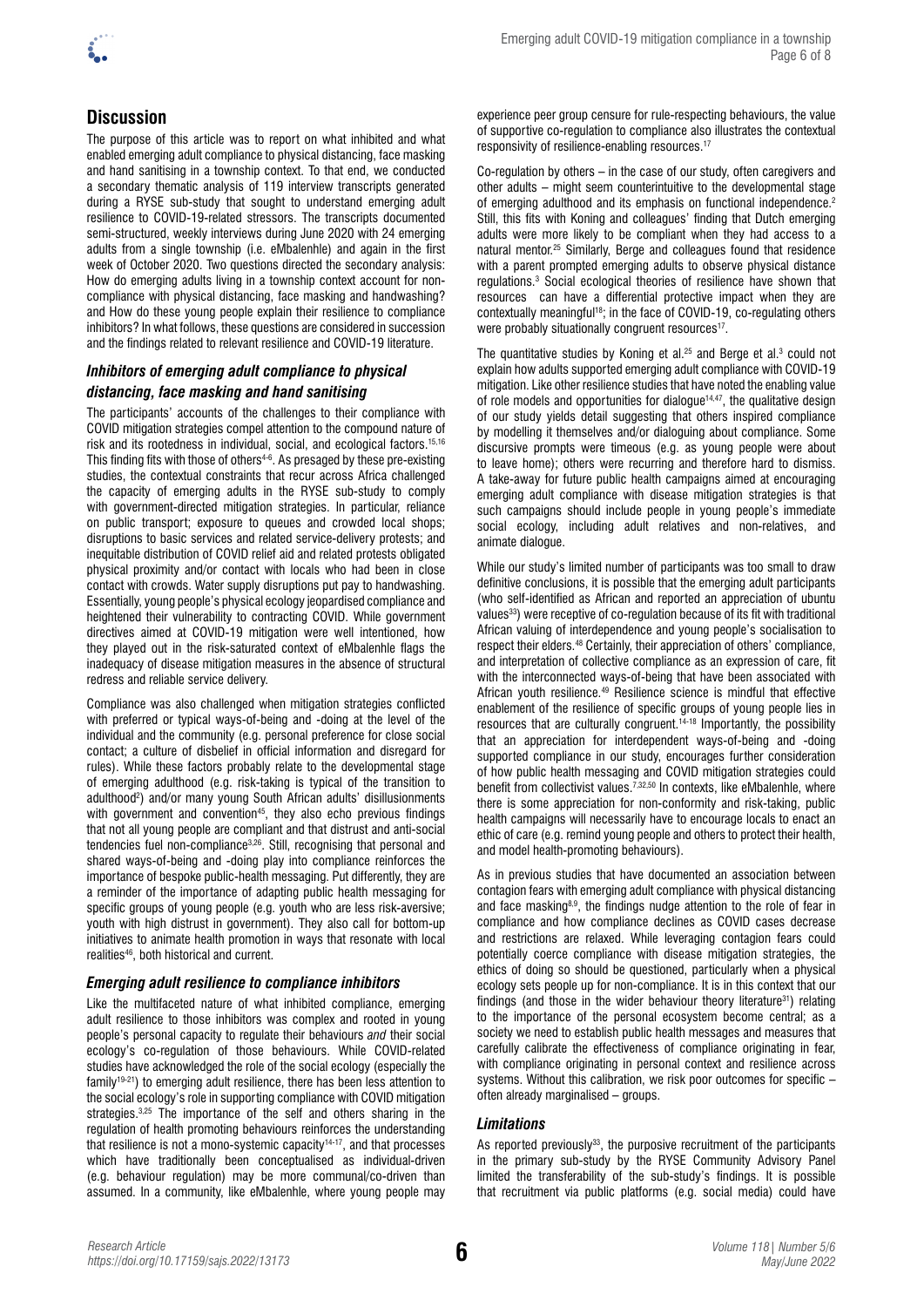

encouraged more diverse insights. Further, although eMbalenhle has much in common with other structurally disadvantaged communities in South Africa, we acknowledge that risk and resilience are highly sensitive to situational determinants.<sup>17,18</sup> Similarly, the cultural context is likely to shape which resources are differentially protective.<sup>17,18</sup> Although we theorised how situational and cultural context inhibited and/ or enabled the COVID-19 mitigation compliance of the emerging adults in our study, sampling limitations (i.e. 24 young people from a single, structurally disadvantaged township) preclude definitive conclusions. A follow-up study with randomly recruited emerging adults from similar and dissimilar communities (e.g. structurally advantaged) could redress these sampling limitations. Finally, it is possible that the timing of our study (at the peak of the first wave and then toward the end of the first wave when incidence was resurging) played into personal and collective inclination to comply with COVID-19 mitigation strategies and related accounts of compliance inhibitors and enablers.

# **Conclusion**

Notwithstanding the limitations that we have reported, our study is rare in its attention to the multisystemic complexity of what inhibited and enabled emerging adult compliance to physical distancing, face masking, and hand sanitising in a township context. Our findings suggest that to understand youth response to public health measures, we will need to understand better the context in which they make decisions. Even with the desire to demonstrate self-regulation and compliance, they are particularly susceptible to changing conditions around them as they, more than other age groups, are forced to be out in the world. Future public health initiatives will need to acknowledge these challenges and better facilitate ways for emerging adults to maintain social cohesion but still comply with public health measures. For example, better access to online social networks, or help with maintaining employment and educational paths may cushion the impact of a pandemic on young adults. We believe young people themselves may have the answers to these challenges if given the opportunity to influence the discourse regarding effective public health initiatives.

Indeed, this rich work showed that multiple systems – the individual emerging adult; their social ecology; their service ecology; their physical ecology – co-jeopardise emerging adult compliance with physical distancing, face masking, and handwashing. Similarly, emerging adult resilience to these compound compliance risks is informed by more than young people themselves. Instead, young people's capacity for compliance is co-facilitated by their personal capacity to adjust their behaviour and the capacity of their immediate social ecology to animate and sustain behaviour adjustments that are likely to limit COVID-19 contagion threats.

# **Acknowledgements**

The RYSE study is funded by the Canadian Institutes of Health Research (grant: IP2- 150708). The COVID-19 interviews were funded by the University of Leicester's QR Global Challenges Research Fund (Research England: S15HP10). The funders had no role in study design, data collection and analysis, decision to publish, or preparation of the manuscript. We gratefully acknowledge Bongiwe Ncube's research assistance (i.e. facilitation and transcription of the interviews).

# **Competing interests**

We have no competing interests to declare.

# **Authors' contributions**

L.T., D.L. and M.U. co-conceived and co-supervised the study. L.T. led field data collection. L.T. led the analyses with input from D.L. and M.U. L.T. drafted the original manuscript with input from D.L. and M.U. All authors contributed to the revision of the manuscript.

# **References**

1. Wiysonge CS. South Africa's war on COVID-19. ThinkGlobalHealth. 2020 April 20 [cited 2022 Jan 27]. Available from: [https://www.thinkglobalhealth.](https://www.thinkglobalhealth.org/article/south-africas-war-covid-19) [org/article/south-africas-war-covid-19](https://www.thinkglobalhealth.org/article/south-africas-war-covid-19)

- 2. Arnett JJ. Emerging adulthood: A theory of development from the late teens through the twenties. Am Psychol. 2000;55(5):469. [https://doi.](https://doi.org/10.1037/0003-066X.55.5.469) [org/10.1037/0003-066X.55.5.469](https://doi.org/10.1037/0003-066X.55.5.469)
- 3. Berge JM, Larson N, Neumark-Sztainer D. Emerging adults and social distancing during COVID-19: Who was more likely to follow guidelines and what were the correlates with well-being and weight-related behaviors? Emerg Adulthood. 2021;9(6):670–678.<https://doi.org/10.1177/21676968211051482>
- 4. De Groot J, Lemanski C. COVID-19 responses: Infrastructure inequality and privileged capacity to transform everyday life in South Africa. Environ Urban. 2021;33(1):255–272. [https://doi.org/10.1177/0956247820970094](https://doi.org/10.1177%2F0956247820970094)
- 5. Kollamparambil U, Oyenubi A. Behavioural response to the Covid-19 pandemic in South Africa. PLoS ONE. 2021;16(4), e0250269. [https://doi.](https://doi.org/10.1371/journal.pone.0250269) [org/10.1371/journal.pone.0250269](https://doi.org/10.1371/journal.pone.0250269)
- 6. Mbunge E, Fashoto S, Akinnuwesi B, Gurajena C, Metfula A. Challenges of social distancing and self-isolation during COVID-19 pandemic in Africa: A critical review [preprint]. SSRN. 2020 Nov 30. [http://dx.doi.org/10.2139/](https://dx.doi.org/10.2139/ssrn.3740202) [ssrn.3740202](https://dx.doi.org/10.2139/ssrn.3740202)
- 7. Cheng KK, Lam TH, Leung CC. Wearing face masks in the community during the COVID-19 pandemic: Altruism and solidarity. Lancet. Forthcoming 2020. [https://doi.org/10.1016/S0140-6736\(20\)30918-1](https://doi.org/10.1016/S0140-6736(20)30918-1)
- 8. Clark C, Davila A, Regis M, Kraus S. Predictors of COVID-19 voluntary compliance behaviors: An international investigation. Global Transit. 2020;2:76–82.<https://doi.org/10.1016/j.glt.2020.06.003>
- 9. Matusiak Ł, Szepietowska M, Krajewski PK, Białynicki-Birula R, Szepietowski JC. The use of face masks during the COVID-19 pandemic in Poland: A survey study of 2315 young adults. Dermatol Ther. 2020;33(6), e13909. [https://doi.](https://doi.org/10.1111/dth.13909) [org/10.1111/dth.13909](https://doi.org/10.1111/dth.13909)
- 10. Szepietowska M, Krajewski PK, Matusiak Ł, Białynicki-Birula R, Szepietowski JC. Do university students adhere to WHO guidelines on proper use of face masks during the COVID-19 pandemic? – Analysis and comparison of medical and non-medical students. Appl Sci. 2021;11(10):4536. [https://doi.](https://doi.org/10.3390/app11104536) [org/10.3390/app11104536](https://doi.org/10.3390/app11104536)
- 11. Turok I, Visagie J. COVID-19 amplifies urban inequalities. S Afr J Sci. 2021;117(3/4), Art. #8939. <http://dx.doi.org/10.17159/sajs.2021/8939>
- 12. Stats SA. SA population reaches 58,8 million [webpage on the Internet]. c2019 [cited 2022 Jan 27]. Available from: <http://www.statssa.gov.za/?p=12362>
- 13. South African Department of Health. COVID-19 online resource and news portal [updated 2022; cited 2022 Jan 28]. Available from: [https://](https://sacoronavirus.co.za/latest-vaccine-statistics/) [sacoronavirus.co.za/latest-vaccine-statistics/](https://sacoronavirus.co.za/latest-vaccine-statistics/)
- 14. Masten AS. Ordinary magic: Resilience in development. New York: Guilford Publications; 2015.
- 15. Masten AS, Lucke CM, Nelson KM, Stallworthy IC. Resilience in development and psychopathology: Multisystem perspectives. Annu Rev Clin Psychol. 2021;17:521–549. [https://doi.org/10.1146/annurev](https://doi.org/10.1146/annurev-clinpsy-081219-120307)[clinpsy-081219-120307](https://doi.org/10.1146/annurev-clinpsy-081219-120307)
- 16. Masten AS, Motti-Stefanidi F. Multisystem resilience for children and youth in disaster: Reflections in the context of COVID-19. Advers Resil Sci. 2020;1(2):95–106. <https://doi.org/10.1007/s42844-020-00010-w>
- 17. Ungar M, Theron L. Resilience and mental health: How multisystemic processes contribute to positive outcomes. Lancet Psychiatry. 2020;7(5):441–448. [https://doi.org/10.1016/S2215-0366\(19\)30434-1](https://doi.org/10.1016/S2215-0366(19)30434-1)
- 18. Ungar M. Which counts more: Differential impact of the environment or differential susceptibility of the individual? Br J Soc Work. 2017;47(5):1279-1289.<https://doi.org/10.1093/bjsw/bcw109>
- 19. Li F, Luo S, Mu W, Li Y, Ye L, Zheng X, et al. Effects of sources of social support and resilience on the mental health of different age groups during the COVID-19 pandemic. BMC Psychiatry. 2021;21(1):1–4. [https://doi.](https://doi.org/10.1186/s12888-020-03012-1) [org/10.1186/s12888-020-03012-1](https://doi.org/10.1186/s12888-020-03012-1)
- 20. Liu CH, Zhang E, Wong GT, Hyun S. Factors associated with depression, anxiety, and PTSD symptomatology during the COVID-19 pandemic: Clinical implications for US young adult mental health. Psychiatry Res. 2020;290:113172. <https://doi.org/10.1016/j.psychres.2020.113172>
- 21. Marchini S, Zaurino E, Bouziotis J, Brondino N, Delvenne V, Delhaye M. Study of resilience and loneliness in youth (18–25 years old) during the COVID-19 pandemic lockdown measures. J Community Psychol. 2021;49(2):468–480. <https://doi.org/10.1002/jcop.22473>